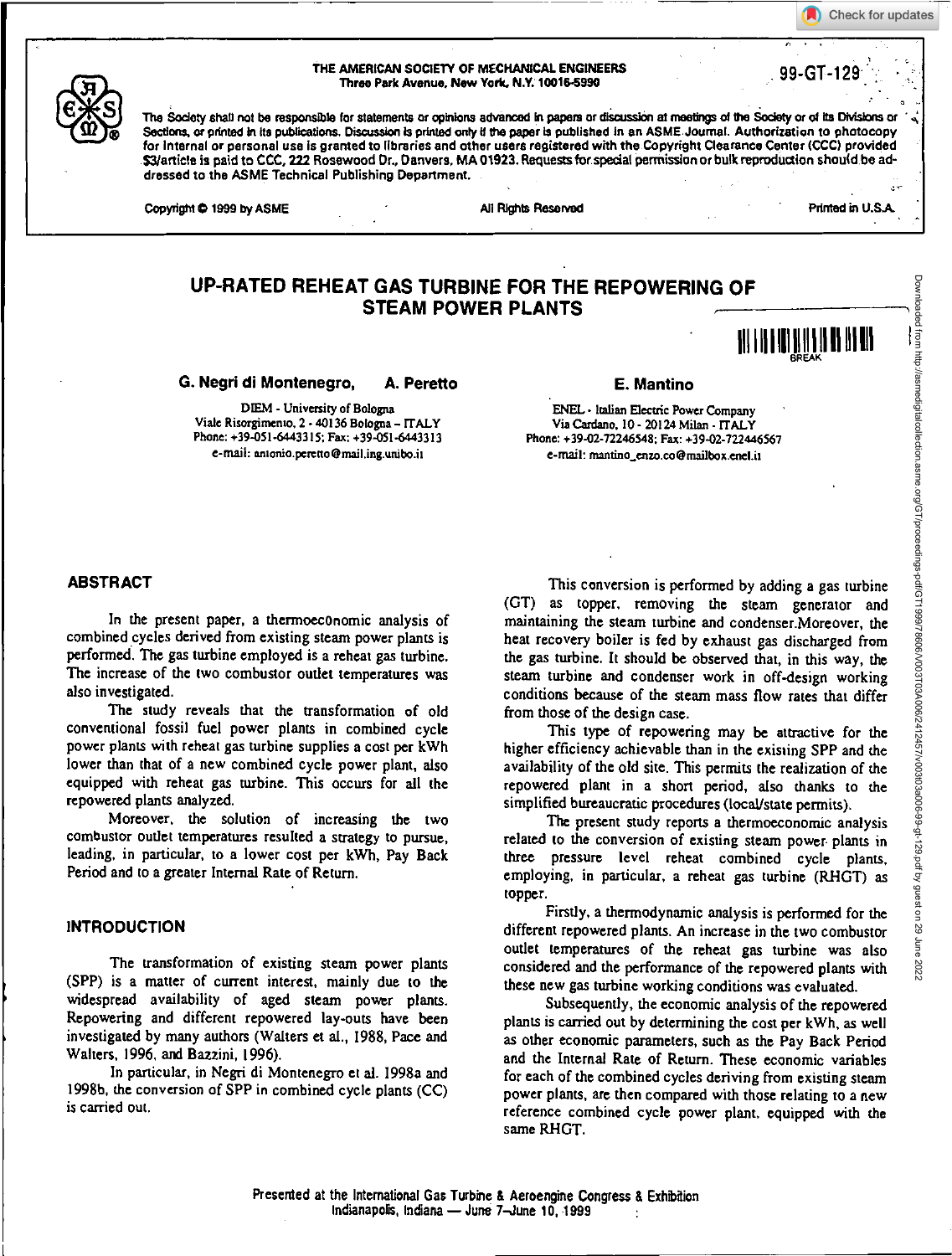# **NOMENCLATURE**

- CE thermal power, referred to the hot gas mass flow rate coming from the combustor outlet, that the hot *gas* itself exchanges with the cooling flow, in the node n
- COT combustor outlet temperature
- h. enthalpy
- IRR Internal Rate of Return
- LHV Lower Heating value
- mass flow rate  $\mathbf{m}$
- NFW Number of Feedwater preheaters<br>NPV Net Present Value
- Net Present Value
- pressure p
- P plant electric power
- PBP Pay Back Period
- T temperature<br>S heat recover
- heat recovery steam generator overall heat exchange surface
- W specific gas turbine power (referred to the air mass flow rate at the gas turbine inlet)
- ß GT pressure ratio
- $\eta$  plant efficiency (LHV)

#### **Subscripts**

- c cooling flow
- cc combined cycle power plant
- g hot gas
- GT gas turbine
- relative to the physical state obtained by mixing the hot gas at the combustor outlet with the cooling flow. Starting point of the expansion process
- r repowered plant
- steam  $\overline{\mathbf{x}}$
- S relative to the two combustors
- sh superheater
- SPP Steam Power Plant
- st stack
- $\mathbf{I}$ first gas turbine expander / combustor
- $1&62$  first and second combustor<br>2 second gas turbine expande
- 2 second gas turbine expander / combustor<br>4 sex turbine outlet
- gas turbine outlet

# **Acronyms**

- CC Combined Cycle power plant<br>GT Gas Turbine
- Gas Turbine
- HRSG Heat Recovery Steam Generator
- mixing node before the expander inlet
- RHGT Reheat Gas Turbine<br>SPP Steam Power Plant
- Steam Power Plant

# **THERMODYNAMIC ANALYSIS**

# **The Reheat Gas Turbine**

The employed gas turbine is a reheat gas turbine whose schematic lay-out is reported in Fig.]. The reheat gas turbine cycle has been performed considering, in particular, three cooling flows for the most thermally stressed parts. They are relative to:

- the first expander (the cooling flow comes from the compressor outlet);
- the second combustor (here the cooling flow comes from an appropriate compressor pressure);
- the second expander (the cooling flow comes from the same compressor pressure of the second combustor cooling flow).



*Fig.I RI/CT schematic lay -out* 

The expansion process, in the first and second expander, was modeled supposing to mix the cooling flow at the expander inlet (before entering the expander itself) with the hot gas coming from the combustor. After the mixing, the resulting physical state ( $n_1$  or  $n_2$ ) is the starting point for the expansion process.

Moreover, the cooling flow, for the second combustor, was assumed to be mixed with the hot gas coming from the first expander outlet, before entering the second combustor itself.

The main assumed thermodynamic specifications are listed in Table I. The values reported in the table may be considered realistic for a gas turbine with this kind of cycle.

|  |  |  | Table I RHGT Main Specifications |  |
|--|--|--|----------------------------------|--|
|  |  |  |                                  |  |

|                  |         | 30   |
|------------------|---------|------|
| COT,             | °Ci     | 1300 |
| COT <sub>2</sub> |         | 1300 |
|                  | °C      | 610  |
| $W_{CT}$         | [kJ/kg] | 450  |
|                  | σ,      | 38   |

The polytropic expansion efficiencies were set to 0.87 for both expanders, thus taking into account the penalization due to the presence of cooling mass flow rate in the expansion process (Hofstadter et al., 1998). The polytropic compression efficiency was assumed equal to 0.91, state of the art value for this gas turbine size The expansion pressure ratio of the high pressure turbine was assumed equal to 2.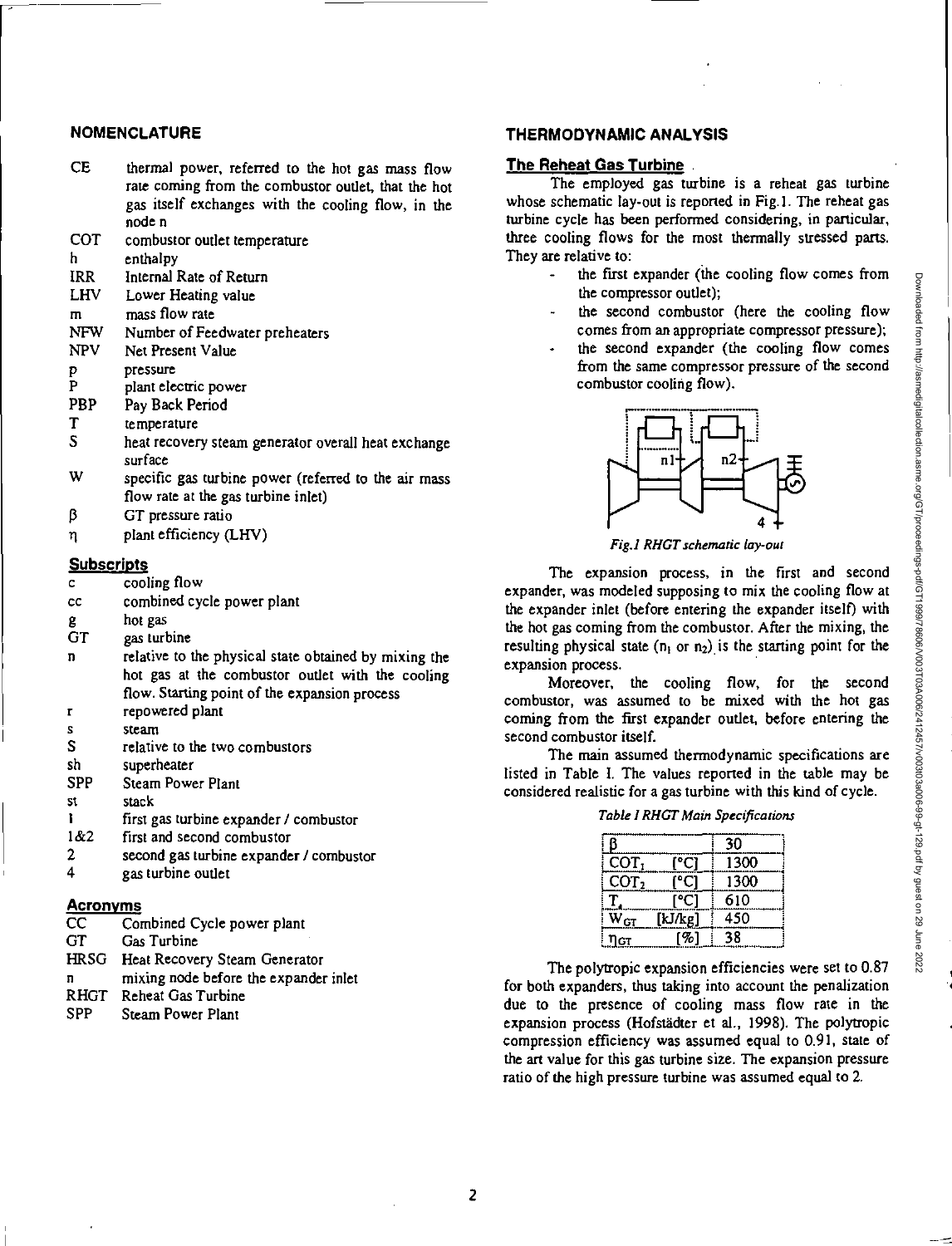• <sup>1</sup>

 $\frac{1}{2}$ 

On the basis of all these assumed parameters, the cooling mass flow rates (referred to the mass flow rate at the compressor inlet), were then evaluated and resulted equal to 23% and 15% for the first and the second expander (included the cooling flows for the second combustor), respectively.

The power output was then evaluated for a mass flow rate at the gas turbine inlet of 530 kg/s and resulted equal to 240 MW.

All the calculations, for the reheat gas turbine and for the repowered power plants, were carried out with a commercial computational code (Gate Cycle, release 4.1).

#### **The Up-Rated Reheat Gas Turbine**

It must be noted that  $COT_{1,82}$  values are lower than in the case of a Brayton cycle gas turbine of the same size.

Since an increase in the  $COT<sub>182</sub>$  values could supply greater gas turbine performance, even taking into account the greater cooling mass flow rate and off design working condition, an up-rating of the RHGT, obtained by an increasing of  $\text{COT}_{1.62}$  values, was analyzed.

In order to achieve that, the "cooling effect" (CE) was utilized. This parameter, introduced by the Authors (Moro et al., 1990), derives from the following considerations.

If  $n$  (n1 or  $n2$ ) is the physical state of the gas at the expander inlet, after the mixing with the cooling flow (Fig. I), the thermal power balance in that node must give:

$$
m_c (h_{nc} - h_c) = m_g (h_g - h_{ng})
$$
 (1)

where  $m_c$  and  $m_e$  are the cooling and the hot gas mass flow rates mixing in the node n, respectively. Moreover,  $h_{nc}$  and  $h_c$ represent the cooling flow enthalpies after and before the mixing with the hot gas (in node n), respectively. Instead,  $h_{\epsilon}$ and  $h_{\text{net}}$ , represent the hot gas enthalpies, before and after the mixing with cooling air (always in node n), respectively.

Then, the "cooling effect" may be considered as the thermal power, referred to the hot gas mass flow rate coming from the combustor outlet, that the hot gas itself exchanges with the cooling flow, in the node n. From Eq.(1) it may be written:

$$
CE = \frac{m_c (h_{nc} - h_c)}{m_g}
$$
 (2)

**Or :** 

 $CE = h<sub>g</sub> - h<sub>ng</sub>$ (3)

Of course,  $h_{nc}$  and  $h_{nz}$  are enthalpies of the two compounds (cooling air and hot gas) of the same mixture and, therefore, at the same temperature  $(T_n)$ , resulted from the mixing of the hot gas with the cooling flow in the node n).

To foresee the off-design performance of RHGT previously introduced when an increase in the  $COT<sub>162</sub>$  values occurs, a methodology regarding the evaluation of the cooling flows for different  $COT<sub>182</sub>$  values has been necessary.

To perform this, it was supposed, for each expander, to vary the "cooling effect" (CE) when an increase in the  $COT<sub>162</sub>$  values is assumed. The variation law was derived by analyzing the trend of CE versus COT for different Brayton cycle gas turbines available on the market' (Fig.2). In particular, it was assumed that this trend remains the same for the CE of the first and second expander (of the reheat gas turbine) when  $COT<sub>142</sub>$  values are increased from the design.

The cooling mass flow rates relative to the first and second expander, were therefore evaluated with an iterative procedure by using the CE in Eq.(2) or (3), once the COT<sub>1&2</sub> values were set

The Authors then evaluated the CC part load performance (following the load variation of a reheat gas turbine expressed in Joos et al., 1998), assuming that the polytropic compression and expansion efficiencies remain constant. The results of this investigation well agree, in the whole range of power, with those reported in Hauenschild and Jury, 1995 and relative to a combined cycle with a reheat gas turbine as topper having the same cycle of the gas turbine considered in this study.

As a consequence, in the present investigation, the RHGT performance (obtained by varying  $COT<sub>1</sub>_{2}$  wereevaluated by maintaining the polytropic compression and expansion efficiencies constant.

The cooling mass flow rate relative to the second combustor was linearly increased with the ratio between the average temperature of first expander outlet and  $COT<sub>2</sub>$ , and the design average temperature.

The performance of the RHGT were then evaluated for different temperature values at the first and second combustor outlet, considering the two expander inlets in choking condition. The  $COT_{1.62}$  values were increased up to those of F technology Brayton cycle gas turbine, with the constraint that the maximum temperature value at the second expander outlet be below 670 °C.



Fig.2 CE versus COT for some Brayton cycle gas turbines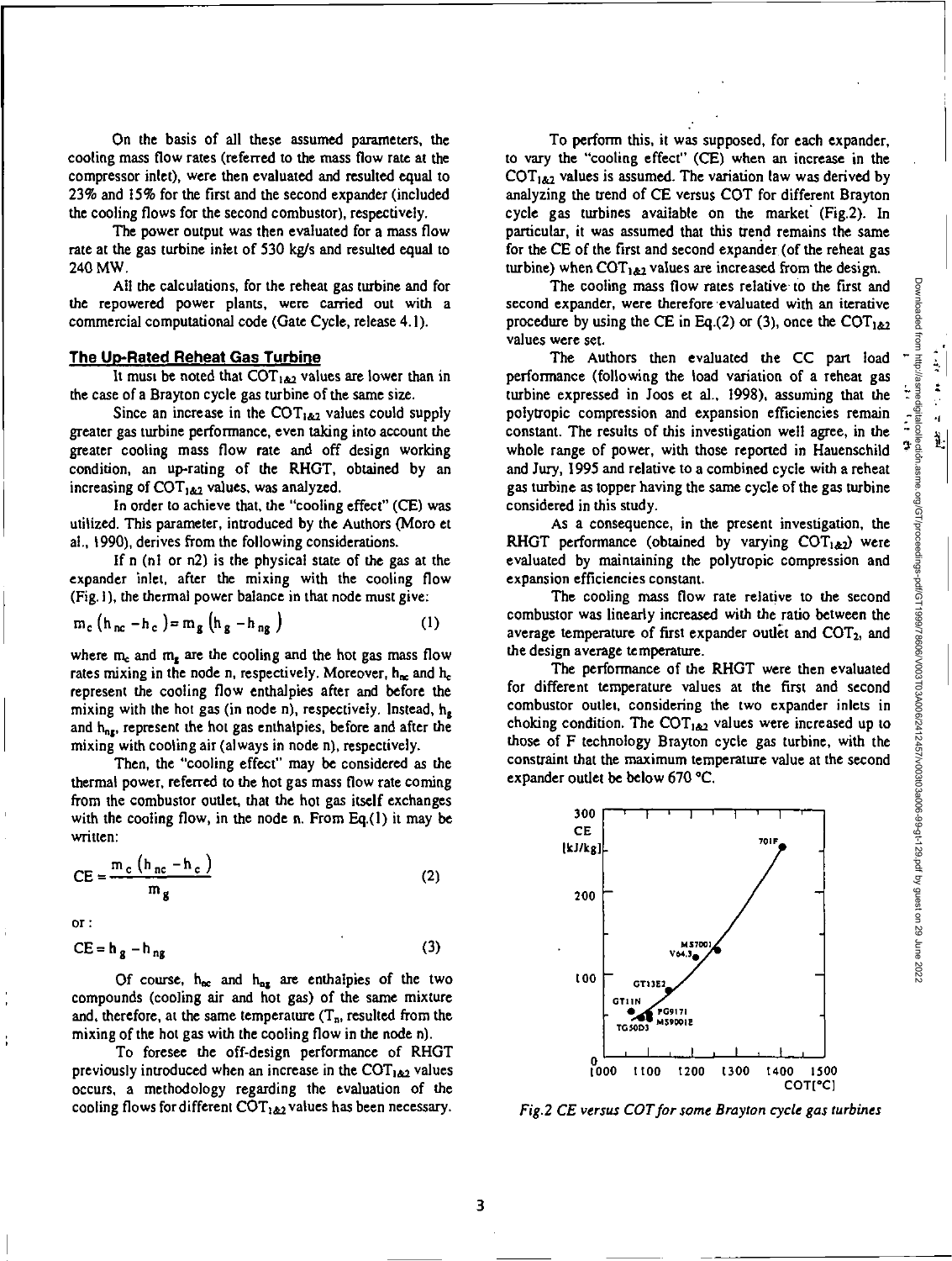#### **The Repowered Plants**

The SPP considered for repowering are 320 MW and 160 MW SPP, fueled by natural gas and oil. These sizes of conventional fossil fuel plants are particularly widespread, especially in Italy. In Table **11,** the main specifications for these plants, in design condition, are reported.

|  | Table II SPP Main Specifications (design condition) |  |
|--|-----------------------------------------------------|--|
|  |                                                     |  |

|                      |       | 160 MW 320 MW |
|----------------------|-------|---------------|
| [MPa]<br>Psh         | 13.8  | 16.6          |
| [°C]<br>$\rm T_{sh}$ | 538   | 538           |
| [kg/s]<br>$m_{sh}$   | 132.0 | 290.5         |
| <b>NFW</b>           |       |               |
| $P_{SPP}$ [MW]       | 145.5 | 307.8         |
| [%]<br>nspp          | 37.5  | 39.8          |

As far as the compatibility between the gas turbine and the existing steam turbine and condenser is concerned, it is known that the gas turbine exhaust gas temperature and mass flow rate influence the value of generated steam.

As discussed in previous papers (Negri di Montenegro et al., 1998a and 1998b), an upper limit exists for steam mass flow rate. This limit is caused by the pressure difference between the low pressure steam turbine last stage inlet and the condenser, which must never exceed the design value by more than +20% in order to assure that the mechanical stress in the last stage is within limits.

It was verified that the RHGT exhaust gas temperature and mass flow rate determine, for the two repowered plants, steam mass flow rates under the above mentioned maximum limit allowed. This occurs for all the  $COT<sub>1.62</sub>$  values considered.

The assumptions adopted for the performance evaluations of the examined repowered plants were previously described in Negri di Montenegro et al., 1998a and Negri di Montenegro et al., 1998b. As mentioned, the calculus was carried out with Gate Cycle software. This code takes into account the main off-design aspects, besides those of the above mentioned gas turbine, also of the steam turbine (working in sliding pressure) and condenser. The governing stages of the high pressure steam turbine were replaced with new ones to obtain an inlet pressure maximizing the efficiency of the repowered plant.

The heat exchange surfaces inside the HRSG were determined with the NTU method. The relative overall heat exchange coefficient values and the minimum temperature difference were set thanks to data on the heat recovery boilers supplied to ENEL by HRSG manufacturers.

The values of performance, number of gas turbine units, stack temperature and HRSG surface are reported in Table III for the repowered plants. The results are relative to the employment of the above mentioned reheat gas turbine (with the main specifications in Table I).

The number of GT for each plant was chosen in such a way as to obtain the best efficiency of the repowered plant without making the repowered plant lay-out too complex.

The following Fig.3 and 4 report efficiency (LHV) versus power of the repowered plants, for different values of COT<sub>1</sub> and COT<sub>2</sub>. The values of COT<sub>2</sub> are limited to 1360 °C, since higher values determine a  $T_4$  greater than 670 °C.

It should be observed that, for both the repowered plants, the increase in  $COT<sub>1</sub>$  and  $COT<sub>2</sub>$  leads to an increase in power and efficiency. This occurs for all the values of  $\text{COT}_1$ and COT<sub>2</sub> considered.

Moreover, in both cases, the increase in power (maximum 4.6%, in Fig.3, and maximum 4.2% in Fig.4) are remarkable, while those relative to efficiency are less significant.

Table III Repowered Plant Main Specifications

| cc             | CC derived from CC derived from<br><b>160 MW SPP</b> | <b>320 MW SPP</b> |
|----------------|------------------------------------------------------|-------------------|
| Number of RHGT |                                                      |                   |
| [MW]           | 344                                                  | 700               |
| 961            | 54.2                                                 | 55.1              |
|                | ٥n                                                   | 100               |
|                | 187773                                               | 381332            |



Fig.3  $\eta$ , versus P, for different COT, and COT, values. (case of the CC derived from 160 MW SPP)

**4**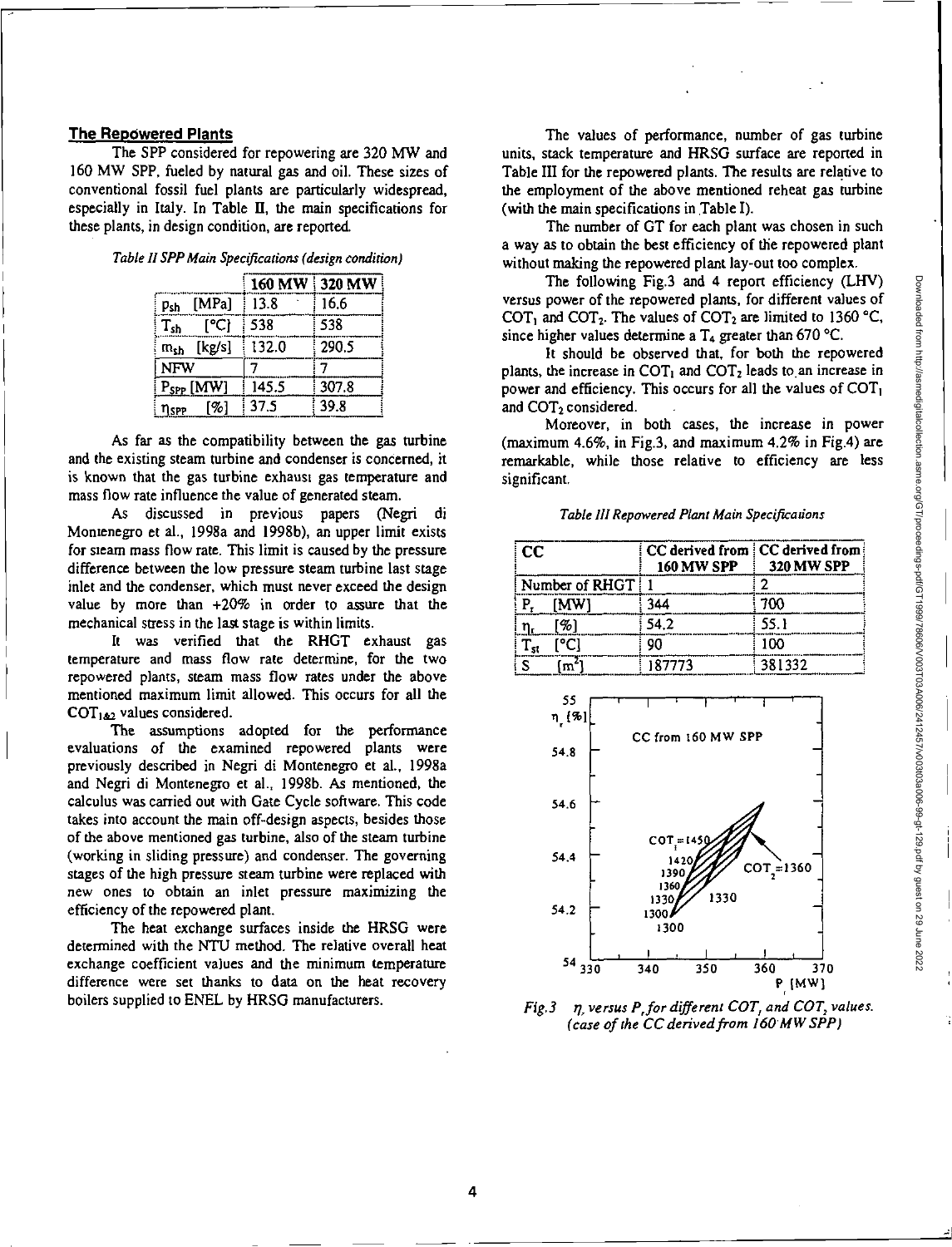

Fig.4 q, versus P,for different COT, and COT, values. (case of the CC derived from 320 MW SPP)

#### **The new CC taken as reference**

The new reference combined cycle power plant under study has the reheat gas turbine (with the main specifications in Table I) as topping cycle and a three pressure level reheat steam cycle as bottoming.

Obviously, in this case, all the components work in design working condition.

In the performance evaluation, the pressures in the vaporizers were varied to optimize the efficiency of the CC.

For every HRSG heat exchanger, the overall heat exchange coefficient and the minimum temperature difference values, were assumed as above.

Table IV reports the values of performance, number of gas turbine units, stack temperature and heat recovery boiler overall heat exchanger surface for this new combined cycle power plant.

Here, in order to investigate a proposed combined cycle power plant lay-out, two gas turbine units were utilized.

| Table IV New CC Main Specifications |  |
|-------------------------------------|--|
|-------------------------------------|--|

| Number of RHGT |      |        |  |
|----------------|------|--------|--|
| D              | (MW) | 703    |  |
|                | 90   | 55.4   |  |
|                | ורי  | 90     |  |
| S              |      | 391185 |  |

In Fig.5, efficiency (LHV) versus power of the new CC, for different values of  $COT<sub>1</sub>$  and  $COT<sub>2</sub>$  are reported. Here again, the values of  $COT<sub>2</sub>$  are limited to 1360 °C, since higher values determine a  $T_4$  greater than 670 °C.

Also in this case, the increase in  $COT<sub>1</sub>$  and  $COT<sub>2</sub>$ leads to an increase in power and efficiency. This occurs for all the values of  $COT<sub>1</sub>$  and  $COT<sub>2</sub>$  considered.

Furthermore, the increase in power (maximum 4.5%, in Fig.5) is much higher than the one relative to efficiency.



Fig.5 q versus P for different COT, and COT, values. (case of the new CC)

# **ECONOMIC ANALYSIS**

The economic analysis was carried out by evaluating the cost per kWh, net present value (NPV), pay back period (PBP) and internal rate of return (IRR) for the plants analyzed. As far as the NPV is concerned, its evaluation was performed assuming a reference cost per kWh equal to 41.7 mills/kWh.

Obviously, the total cost per kWh produced by the plant is the sum of three different terms: the capital cost of the plant; the cost of fuel; the cost due to the plant employees, maintenance and operation.

In the case of transformation of the SPP to a combined cycle, the capital cost is mainly supplied by the cost of the gas turbines, the heat recovery steam generator and the replacement of the high, pressure steam turbine governing stages. Moreover, in this cost, the costs relative to the revamping of the steam turbine (especially high and middle pressure), of the electric generator of steam turbine and of the condenser are included. For the new combined cycle power plant, the capital cost is relative to the purchasing of all the components and the construction of the new plant.

# **The Repowered Plants with the Reheat Gas Turbine in design condition**

The evaluation of all the previously introduced parameters was performed for the combined cycles derived from the existing two SPP, along with the new combined cycle power plant. For these calculations, an annual interest rate equal to 12%, a plant working period of 6000 hours/year and an economic life of the plant equal to 15 years, were assumed. The 6000h/y are equivalent hours of a plant working at the maximum continuos rate.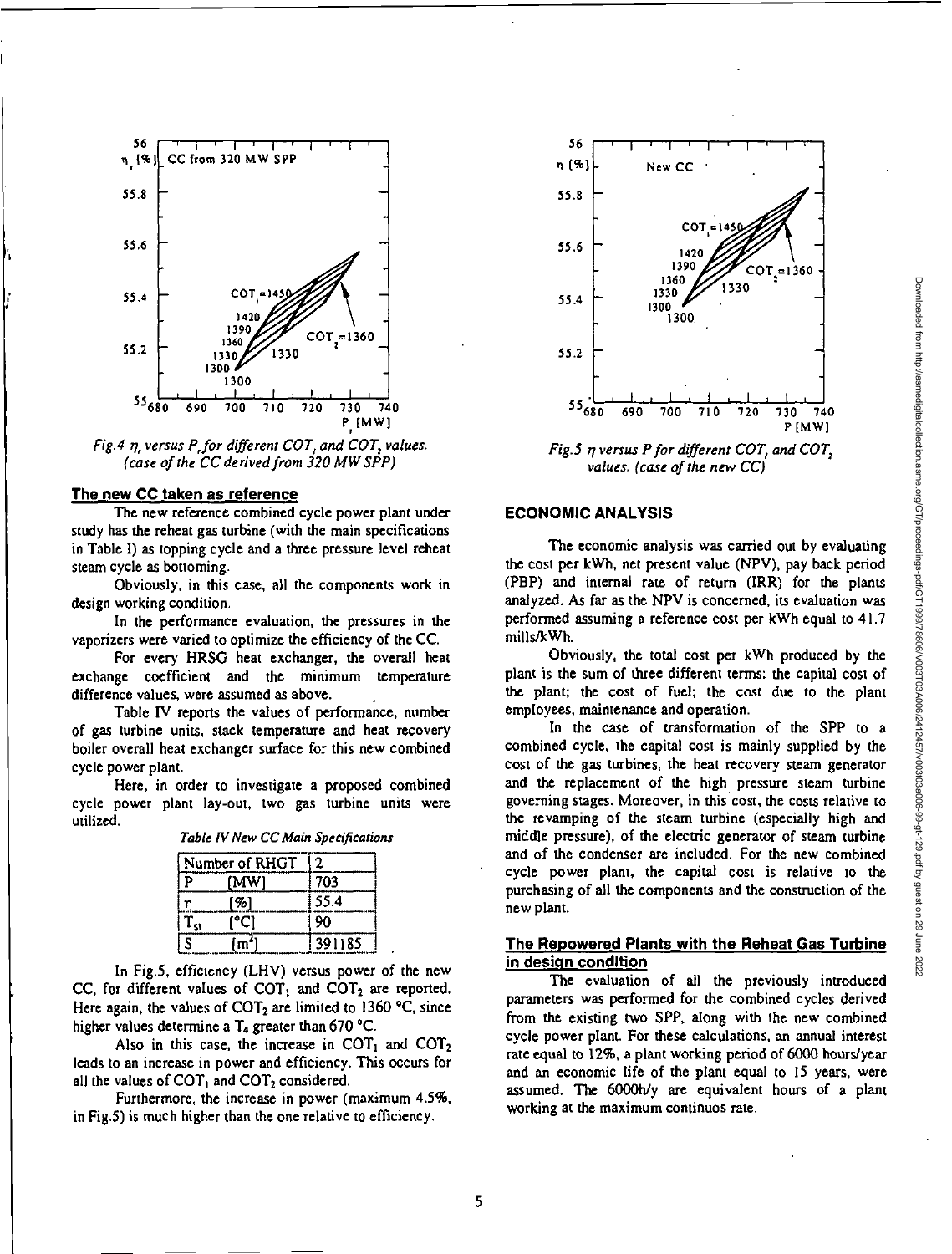The price of the RHGT was considered to be 172 \$/kW. As far as the price of the electric generator is concerned, this was included in the capital costs. Moreover, it was assumed that all the repowered plants are fed with natural gas, whose LHV is 34750 kJ/Nm<sup>3</sup> and cost is 0.111  $$Nm<sup>3</sup>$ .

The main thermoeconomic results of these calculations are presented in Table V, where the cost per kWh relative to employees, maintenance and operation is indicated as "other costs".

It should be noted that the cost per kWh for the two repowered plants turns out to be lower than that of the new  $CC$  (35.59 mills/kWh).

In particular, the cost per kWh of the CC derived from the 320 MW SPP results to be about 29.65 mills/kWh, the PBP turns out to be around 3.2 years, against 7.2 years for the new CC. The IRR is about 39.7%, against 20.2% for the new CC.

Furthermore, the cost per kWh for the CC derived from 160 MW SPP is about 30.78 mills/kWh. The PBP and IRR are around 3.5 years and about 36.2%, respectively.

Therefore, the two repowered plants prove to be more economically advantageous than the new CC.

|                                  |             | CC from i CC from<br>160 MW<br><b>SPP</b> | 320 MW<br><b>SPP</b> | New<br>CC         |
|----------------------------------|-------------|-------------------------------------------|----------------------|-------------------|
| Net steam power                  | [MW]        | 104:                                      | 220                  | 223               |
| Net gas turbine power            | [MW]        | 240                                       | 480                  | 480!              |
| <b>TOTAL POWER</b>               | (MW)        | 344                                       | 700                  | 703               |
| TOTAL CAPITAL COST               | (M\$)       | 102.7                                     | 199.9                | 374.3             |
| Fuel plant consumption           | $[Nm^2/h]$  |                                           | 65898.2:31796.6      | 131796.6!         |
| Cost per kWh oue to capital      | [mills/kWh] | 7.31                                      | 6.99                 | 13.03             |
| Cost per kWh due to fuel         | [mills/kWh] | 21.29                                     | 20.92                | 20.82             |
| Cost per kWh due to others costs | (mills/kWh] | 2.19 <sup>1</sup>                         | 1.75                 | 1.75 <sup>1</sup> |
| TOTAL COST per kWh               | [mills/kWh] | 30.78                                     | 29.65                | 35.59             |
| <b>NPV</b>                       | [M\$]       | 153.0                                     | 343.7                | 174.6             |
| <b>PBP</b> with 12%              | (у)         | 3.5 <sub>1</sub>                          | 3.2                  | 7.2.              |
| IRR in 15 years                  | [%]         | 36.2                                      | 39.7                 | 20.2              |

**Table V Main Thermoeconomic Results** 

## **The Repowered Plants with the Up-Rated Reheat Gas Turbine**

In order to evaluate the influence of the  $COT_{1,82}$ increase on the plants' economic parameters, the cost per kWh, PBP and IRR were evaluated for each plant, for different values of  $COT<sub>1</sub>$  and  $COT<sub>2</sub>$ . The percentage variations of these economic parameters (referred to the values reported in Table V) are plotted in the following Fig. 6, 7 and 8, versus  $COT<sub>1</sub>$  and for different  $COT<sub>2</sub>$  values.

It should be pointed out that the increase in COT<sub>1&2</sub> (and in power), obtained by means of some modifications on the RHGT unit (widening the cooling flow pipeline area, for example), leads to increasing the total cost of the RHGT itself. As a consequence, the cost per kW of this turbine was assumed constant (with  $COT<sub>182</sub>$  variations) and equal to that of the RHGT in design condition (172 \$/kW).

It must be noted that both  $COT_1$  and  $COT_2$  increases have a positive influence on the cost per kWh, PBP and IRR. This occurs for all the three plants examined. Moreover, for assigned  $COT<sub>1</sub>$  and  $COT<sub>2</sub>$  values, the beneficial effect is the highest for the new combined cycle, even though the new combined cycle has the highest cost per kWh with respect to the repowered plants considered (Table V).

The cost per kWh, PBP and IRR variations are weakly influenced by the type of repowered plant considered (320 or 160 MW SPP).



*Fig.6 Cost per kWh relative variation 1%) versus COT<sub>1</sub> for different COT<sub>2</sub> values* 



*Fig.7 PBP relative variation [%] versus COT<sub>1</sub> for different COT2values*